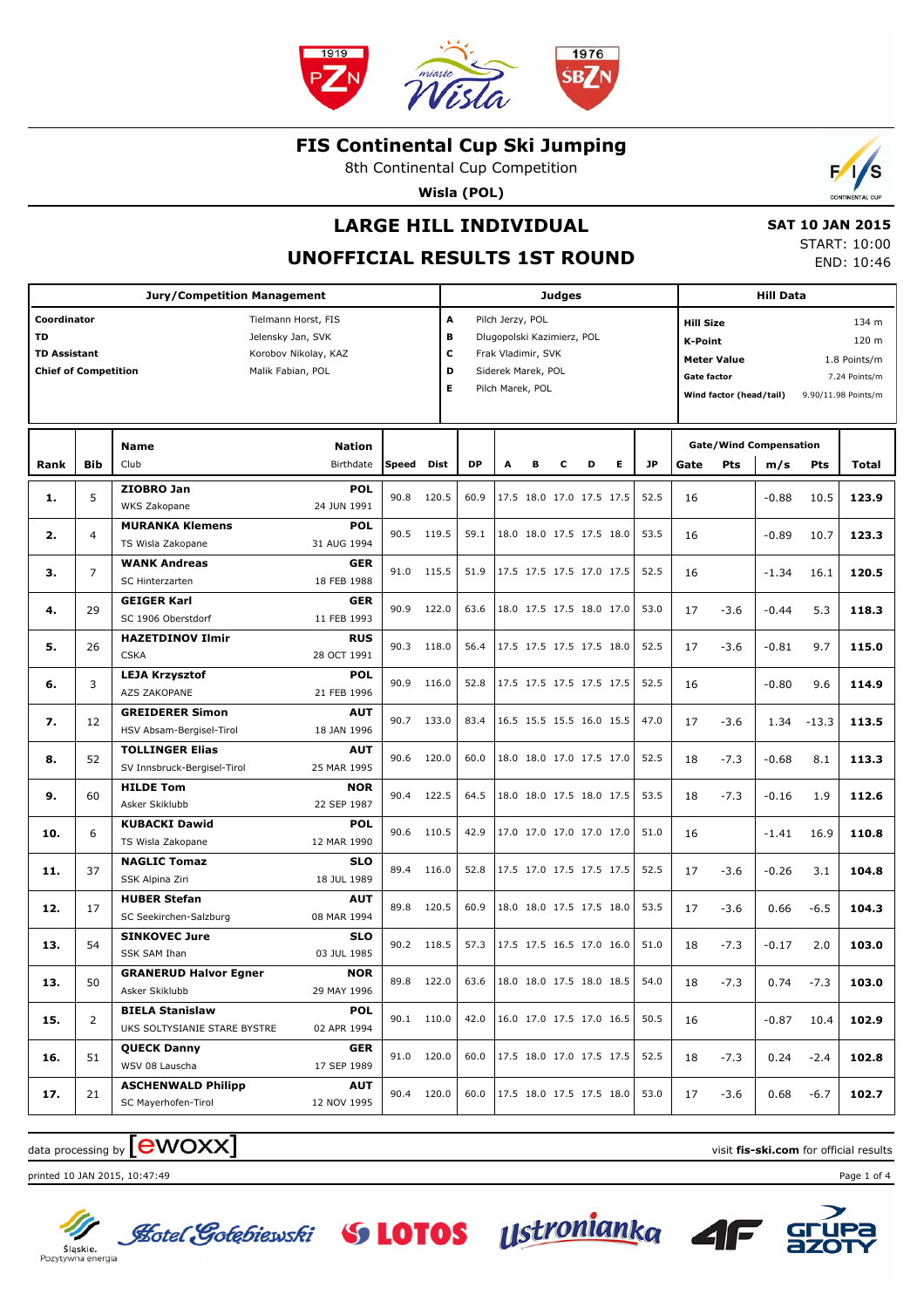

8th Continental Cup Competition

**Wisla (POL)**

## **LARGE HILL INDIVIDUAL**

### **SAT 10 JAN 2015**

#### **UNOFFICIAL RESULTS 1ST ROUND**

START: 10:00 END: 10:46

 $\mathbf{r}$ 

|      |              | Name                                                             | <b>Nation</b>             |       |               |           |   |   |                          |                          |                          |      | <b>Gate/Wind Compensation</b> |         |         |        |       |  |
|------|--------------|------------------------------------------------------------------|---------------------------|-------|---------------|-----------|---|---|--------------------------|--------------------------|--------------------------|------|-------------------------------|---------|---------|--------|-------|--|
| Rank | Bib          | Club                                                             | Birthdate                 | Speed | Dist          | <b>DP</b> | A | в | c                        | D                        | Е                        | JP.  | Gate                          | Pts     | m/s     | Pts    | Total |  |
|      |              | <b>KALINITSCHENKO Anton</b>                                      | <b>RUS</b>                |       |               |           |   |   |                          |                          |                          |      |                               |         |         |        |       |  |
| 18.  | 40           |                                                                  | 22 JUL 1982               | 90.0  | 114.5         | 50.1      |   |   |                          | 17.0 17.0 17.0 17.0 17.0 |                          | 51.0 | 17                            | $-3.6$  | $-0.29$ | 3.5    | 101.0 |  |
|      |              | <b>GLASDER Michael</b>                                           | <b>USA</b>                |       |               |           |   |   |                          |                          |                          |      |                               |         |         |        |       |  |
| 19.  | 36           | Norge Ski Club                                                   | 27 MAR 1989               |       | 90.7<br>116.5 | 53.7      |   |   |                          | 17.0 17.0 17.0 17.0 16.0 |                          | 51.0 | 17                            | $-3.6$  | 0.29    | $-2.9$ | 98.2  |  |
| 20.  | 44           | <b>JOHANSSON Robert</b>                                          | <b>NOR</b>                | 90.6  | 111.5         | 44.7      |   |   |                          | 17.0 17.0 17.0 17.0 16.5 |                          | 51.0 | 18                            | $-7.3$  | $-0.67$ | 8.0    | 96.4  |  |
|      |              | Soere Aal IL                                                     | 23 MAR 1990               |       |               |           |   |   |                          |                          |                          |      |                               |         |         |        |       |  |
| 21.  | 13           | <b>JOHNSON Anders</b>                                            | <b>USA</b>                |       | 90.5 112.0    | 45.6      |   |   |                          | 15.5 17.0 17.0 17.0 17.0 |                          | 51.0 | 17                            | $-3.6$  | $-0.22$ | 2.6    | 95.6  |  |
|      |              | Park City Nordic                                                 | 23 APR 1989               |       |               |           |   |   |                          |                          |                          |      |                               |         |         |        |       |  |
| 22.  | 57           | <b>GANGNES Kenneth</b>                                           | <b>NOR</b>                | 90.8  | 112.5         | 46.5      |   |   |                          | 17.0 17.0 17.0 17.0 17.0 |                          | 51.0 | 18                            | $-7.3$  | $-0.44$ | 5.3    | 95.5  |  |
|      |              | Kolbukameratene IL                                               | 15 MAY 1989               |       |               |           |   |   |                          |                          |                          |      |                               |         |         |        |       |  |
| 22.  | 15           | <b>STREITLER Patrick</b>                                         | <b>AUT</b>                | 90.6  | 107.5         | 37.5      |   |   |                          |                          | 16.5 16.5 16.5 16.5 16.5 | 49.5 | 17                            | $-3.6$  | $-1.01$ | 12.1   | 95.5  |  |
|      |              | SV Dornbirn-Vorarlberg                                           | 17 APR 1995               |       |               |           |   |   |                          |                          |                          |      |                               |         |         |        |       |  |
| 24.  | 8            | <b>VARESCO Daniele</b>                                           | <b>ITA</b><br>25 JUL 1995 | 90.4  | 105.5         | 33.9      |   |   |                          | 16.5 16.5 16.5 16.5 16.5 |                          | 49.5 | 16                            |         | $-0.97$ | 11.6   | 95.0  |  |
|      |              | U.S. DOLOMITICA A.S.D.<br><b>MAYER Nicolas</b>                   | <b>FRA</b>                |       |               |           |   |   |                          |                          |                          |      |                               |         |         |        |       |  |
| 25.  | 49           | Courchevel                                                       | 06 OCT 1990               | 90.3  | 106.5         | 35.7      |   |   |                          | 16.5 16.5 16.5 16.5 17.0 |                          | 49.5 | 18                            | $-7.3$  | $-1.40$ | 16.8   | 94.7  |  |
|      |              | <b>MAKSIMOCHKIN Mikhail</b>                                      | <b>RUS</b>                |       |               |           |   |   |                          |                          |                          |      |                               |         |         |        |       |  |
| 26.  | 22           |                                                                  | 29 AUG 1993               | 90.0  | 108.5         | 39.3      |   |   |                          | 16.5 17.0 16.5 16.5 16.5 |                          | 49.5 | 17                            | $-3.6$  | $-0.77$ | 9.2    | 94.4  |  |
|      |              | <b>HULA Stefan</b>                                               | <b>POL</b>                |       |               |           |   |   |                          |                          |                          |      |                               |         |         |        |       |  |
| 27.  | 55           | KS Eve-nement Zakopane                                           | 29 SEP 1986               |       | 90.2 110.5    | 42.9      |   |   |                          | 17.5 17.0 16.5 17.0 16.5 |                          | 50.5 | 18                            | $-7.3$  | $-0.58$ | 6.9    | 93.0  |  |
|      |              | <b>JANDA Jakub</b><br><b>CZE</b><br>27 APR 1978<br>Dukla Liberec |                           |       |               |           |   |   |                          |                          |                          |      |                               | $-1.09$ | 13.1    |        |       |  |
| 27.  | 25           |                                                                  | 89.7                      | 105.0 | 33.0          |           |   |   | 17.0 16.5 17.0 16.5 17.0 |                          | 50.5                     | 17   | $-3.6$                        |         |         | 93.0   |       |  |
| 29.  | 46           | <b>ELVERUM SORSELL Kim Rene</b>                                  | <b>NOR</b>                | 90.2  | 104.5         | 32.1      |   |   |                          | 17.5 16.5 16.5 16.5 17.0 |                          | 50.0 | 18                            | $-7.3$  | $-1.34$ | 16.1   | 90.9  |  |
|      |              | Ullensaker Skiklubb                                              | 06 OCT 1988               |       |               |           |   |   |                          |                          |                          |      |                               |         |         |        |       |  |
| 30.  | $\mathbf{1}$ | <b>ZAPOTOCZNY Andrzej</b>                                        | <b>POL</b>                | 90.5  | 101.5         | 26.7      |   |   |                          | 16.5 16.5 16.5 16.5 16.5 |                          | 49.5 | 16                            |         | $-1.13$ | 13.5   | 89.7  |  |
|      |              | AZS ZAKOPANE                                                     | 16 OCT 1991               |       |               |           |   |   |                          |                          |                          |      |                               |         |         |        |       |  |
| 31.  | 47           | <b>PASCHKE Pius</b>                                              | <b>GER</b>                | 90.3  | 108.0         | 38.4      |   |   |                          | 17.0 16.5 16.5 17.0 16.0 |                          | 50.0 | 18                            | $-7.3$  | $-0.54$ | 6.5    | 87.6  |  |
|      |              | WSV Kiefersfelden                                                | 20 MAY 1990               |       |               |           |   |   |                          |                          |                          |      |                               |         |         |        |       |  |
| 32.  | 41           | <b>COLLOREDO Sebastian</b>                                       | <b>ITA</b>                | 89.5  | 101.0         | 25.8      |   |   |                          | 16.5 16.5 16.0 16.5 15.5 |                          | 49.0 | 17                            | $-3.6$  | $-1.34$ | 16.1   | 87.3  |  |
|      |              | GRUPPO SCIATORI FIAMME GIALLE                                    | 09 SEP 1987               |       |               |           |   |   |                          |                          |                          |      |                               |         |         |        |       |  |
| 33.  | 43           | <b>POGRAJC Andraz</b><br>SSK Costella Ilirija                    | <b>SLO</b><br>26 SEP 1991 | 89.7  | 105.0         | 33.0      |   |   |                          | 16.5 16.5 16.5 16.5 16.0 |                          | 49.5 | 18                            | $-7.3$  | $-0.99$ | 11.9   | 87.1  |  |
|      |              | <b>KYTOESAHO Niko</b>                                            | <b>FIN</b>                |       |               |           |   |   |                          |                          |                          |      |                               |         |         |        |       |  |
| 34.  | 48           | Lahden Hiihtoseura                                               | 18 DEC 1999               | 90.1  | 108.5         | 39.3      |   |   |                          | 17.0 17.0 16.5 17.0 16.5 |                          | 50.5 | 18                            | $-7.3$  | $-0.34$ | 4.1    | 86.6  |  |
|      |              | <b>WANGLER Niklas</b>                                            | GER                       |       |               |           |   |   |                          |                          |                          |      |                               |         |         |        |       |  |
| 35.  | 9            | Sz Breitnau                                                      | 21 MAR 1993               |       | 90.1 106.0    | 34.8      |   |   |                          | 16.0 16.0 16.5 16.5 16.5 |                          | 49.0 | 16                            |         | $-0.22$ | 2.6    | 86.4  |  |
|      |              | <b>MIETUS Krzysztof</b>                                          | <b>POL</b>                |       |               |           |   |   |                          |                          |                          |      |                               |         |         |        |       |  |
| 36.  | 30           | AZS Zakopane                                                     | 08 MAR 1991               |       | 90.1 103.5    | 30.3      |   |   |                          | 16.5 11.5 16.5 16.5 16.5 |                          | 49.5 | 17                            | $-3.6$  | $-0.82$ | 9.8    | 86.0  |  |
|      |              | <b>KLUSEK Bartlomiej</b>                                         | <b>POL</b>                |       |               |           |   |   |                          |                          |                          |      |                               |         |         |        |       |  |
| 37.  | 56           | LKS Klmczok Bystra                                               | 15 JAN 1993               |       | 90.3 108.0    | 38.4      |   |   |                          | 16.0 16.0 16.0 16.5 15.5 |                          | 48.0 | 18                            | $-7.3$  | $-0.56$ | 6.7    | 85.8  |  |
|      |              | <b>CECON Federico</b>                                            | ITA                       |       |               |           |   |   |                          |                          |                          |      |                               |         |         |        |       |  |
| 38.  | 16           | G.S. FIAMME GIALLE                                               | 11 JUN 1994               | 90.0  | 104.0         | 31.2      |   |   |                          | 16.0 16.5 16.5 16.0 16.0 |                          | 48.5 | 17                            | $-3.6$  | $-0.64$ | 7.7    | 83.8  |  |

# data processing by **CWOXX**  $\blacksquare$

printed 10 JAN 2015, 10:47:49 Page 2 of 4



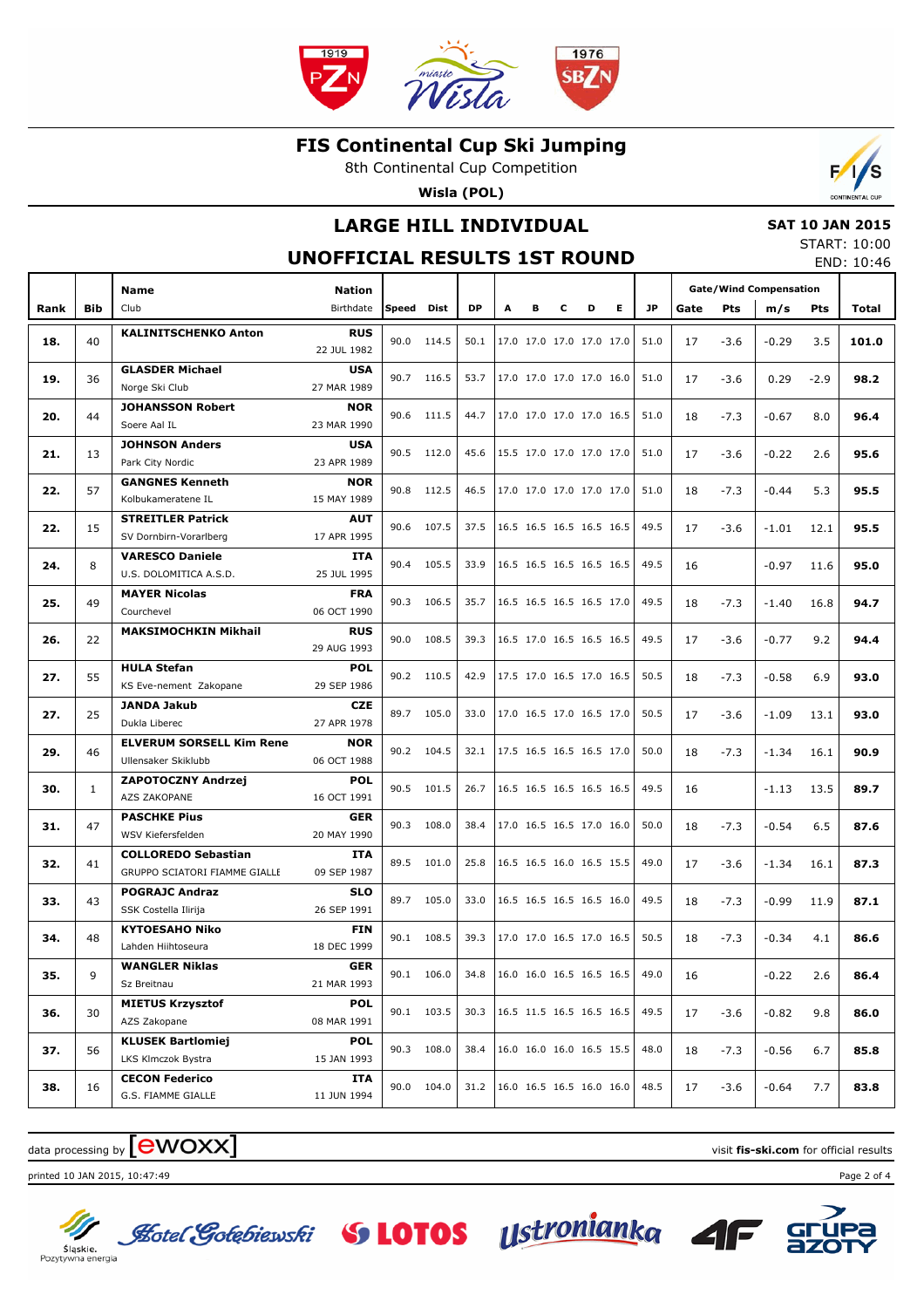

8th Continental Cup Competition

**Wisla (POL)**

## **LARGE HILL INDIVIDUAL**

#### **SAT 10 JAN 2015**

**UNOFFICIAL RESULTS 1ST ROUND**

START: 10:00 END: 10:46

 $\mathcal{L}$ 

|      |            | <b>Name</b>                              | <b>Nation</b>             |            |       |          |   |   |   |                          |                          |           | <b>Gate/Wind Compensation</b> |        |         |        |              |
|------|------------|------------------------------------------|---------------------------|------------|-------|----------|---|---|---|--------------------------|--------------------------|-----------|-------------------------------|--------|---------|--------|--------------|
| Rank | <b>Bib</b> | Club                                     | Birthdate                 | Speed Dist |       | DP       | A | в | c | D                        | E.                       | <b>JP</b> | Gate                          | Pts    | m/s     | Pts    | <b>Total</b> |
|      |            | <b>OJALA Juho</b>                        | <b>FIN</b>                |            |       |          |   |   |   |                          |                          |           |                               |        |         |        |              |
| 39.  | 34         | Kuusamon erae-veikot                     | 17 MAR 1995               | 89.4       | 103.0 | 29.4     |   |   |   | 15.5 16.0 16.5 15.5 15.5 |                          | 47.0      | 17                            | $-3.6$ | $-0.83$ | 9.9    | 82.7         |
| 40.  | 23         | <b>RHOADS William</b>                    | <b>USA</b>                | 90.3       | 100.5 | 24.9     |   |   |   | 16.0 16.0 16.5 16.0 16.0 |                          | 48.0      | 17                            | $-3.6$ | $-0.97$ | 11.6   | 80.9         |
|      |            | <b>UOP Sports Clubs</b>                  | 08 JUN 1995               |            |       |          |   |   |   |                          |                          |           |                               |        |         |        |              |
| 41.  | 14         | <b>PITEA Sorin Iulian</b>                | <b>ROU</b>                | 90.1       | 105.0 | 33.0     |   |   |   | 17.0 16.5 16.5 16.5 17.0 |                          | 50.0      | 17                            | $-3.6$ | $-0.01$ | 0.1    | 79.5         |
|      |            | CSS Dinamo Rasnov                        | 09 JUL 1997               |            |       |          |   |   |   |                          |                          |           |                               |        |         |        |              |
| 42.  | 31         | <b>HVALA Jaka</b>                        | <b>SLO</b>                | 89.7       | 100.0 | 24.0     |   |   |   | 16.0 16.0 16.5 16.5 16.5 |                          | 49.0      | 17                            | $-3.6$ | $-0.79$ | 9.5    | 78.9         |
|      |            | <b>Ssk Ponikve</b>                       | 15 JUL 1993               |            |       |          |   |   |   |                          |                          |           |                               |        |         |        |              |
| 43.  | 38         | <b>CIKL Martin</b>                       | <b>CZE</b>                | 90.0       | 94.0  | 13.2     |   |   |   | 16.0 16.0 16.5 15.5 15.5 |                          | 47.5      | 17                            | $-3.6$ | $-1.50$ | 18.0   | 75.1         |
|      |            | Dukla Liberec                            | 17 AUG 1987               |            |       |          |   |   |   |                          |                          |           |                               |        |         |        |              |
| 44.  | 11         | <b>TOROK Eduard</b><br>CSS Dinamo Rasnov | <b>ROU</b><br>02 MAY 1997 | 89.6       | 108.0 | 38.4     |   |   |   | 15.5 16.5 16.0 16.5 15.5 |                          | 48.0      | 17                            | $-3.6$ | 0.79    | $-7.8$ | 75.0         |
|      |            | <b>KALINICHENKO Vitaliy</b>              | <b>UKR</b>                |            |       |          |   |   |   |                          |                          |           |                               |        |         |        |              |
| 45.  | 10         | Vorokhta Ski School                      | 09 AUG 1993               | 89.5       | 96.5  | 17.7     |   |   |   | 16.0 16.5 16.5 15.5 16.0 |                          | 48.5      | 16                            |        | $-0.56$ | 6.7    | 72.9         |
|      |            | <b>BJOERENG Joacim Oedegaard</b>         | <b>NOR</b>                |            |       |          |   |   |   |                          |                          |           |                               |        |         |        |              |
| 46.  | 53         | Roeykenhopp                              | 14 DEC 1995               | 90.2       | 100.0 | 24.0     |   |   |   | 16.0 16.5 16.5 16.0 16.0 |                          | 48.5      | 18                            | $-7.3$ | $-0.58$ | 6.9    | 72.1         |
|      |            | <b>ZUPANCIC Miran</b>                    | <b>SLO</b>                |            |       |          |   |   |   |                          |                          |           |                               |        |         |        |              |
| 47.  | 58         | SK Zagorje                               | 11 NOV 1989               | 90.5       | 101.5 | 26.7     |   |   |   | 15.0 14.5 15.0 15.0 14.5 |                          | 44.5      | 18                            | $-7.3$ | $-0.66$ | 7.9    | 71.8         |
|      |            | <b>KLYMCHUK Andrii</b>                   | <b>UKR</b>                | 89.8       |       |          |   |   |   |                          |                          |           |                               |        |         |        |              |
| 48.  | 28         | Kremenets Ski School                     | 10 DEC 1994               |            | 104.5 | 32.1     |   |   |   | 15.5 16.0 16.5 16.0 16.0 |                          | 48.0      | 17                            | $-3.6$ | 0.65    | $-6.4$ | 70.1         |
| 49.  | 35         | <b>KOT Maciej</b>                        | <b>POL</b>                | 90.0       | 97.0  | 18.6     |   |   |   |                          | 16.0 16.0 16.0 16.0 16.0 | 48.0      | 17                            | $-3.6$ | $-0.51$ | 6.1    | 69.1         |
|      |            | AZS Zakopane                             | 09 JUN 1991               |            |       |          |   |   |   |                          |                          |           |                               |        |         |        |              |
| 50.  | 20         | <b>ZHAPAROV Marat</b>                    | <b>KAZ</b>                | 89.1       | 98.5  | 21.3     |   |   |   | 16.5 15.5 16.0 15.0 15.5 |                          | 47.0      | 17                            | $-3.6$ | $-0.15$ | 1.8    | 66.5         |
|      |            |                                          | 25 AUG 1985               |            |       |          |   |   |   |                          |                          |           |                               |        |         |        |              |
| 51.  | 32         | <b>ALAMOMMO Andreas</b>                  | <b>FIN</b>                | 89.2       | 93.5  | 12.3     |   |   |   | 15.0 15.5 16.0 15.5 14.5 |                          | 46.0      | 17                            | $-3.6$ | $-0.94$ | 11.3   | 66.0         |
|      |            | Ounasyaaran Hiihtoseura                  | 23 DEC 1998               |            |       |          |   |   |   |                          |                          |           |                               |        |         |        |              |
| 52.  | 18         | <b>ROWLEY Matthew</b>                    | <b>CAN</b>                | 90.4       | 100.5 | 24.9     |   |   |   | 14.5 15.5 16.0 15.0 14.5 |                          | 45.0      | 17                            | $-3.6$ | 0.04    | $-0.4$ | 65.9         |
|      |            | Altius Nordic Ski Club                   | 04 JUN 1993               |            |       |          |   |   |   |                          |                          |           |                               |        |         |        |              |
| 53.  | 33         | <b>BODMER Pascal</b><br>SV Messstetten   | <b>GER</b><br>04 JAN 1991 | 90.3       | 89.5  | 5.1      |   |   |   | 14.5 15.0 15.5 15.0 14.5 |                          | 44.5      | 17                            | $-3.6$ | $-1.14$ | 13.7   | 59.7         |
|      |            | <b>KALYKOV Shyngys</b>                   | <b>KAZ</b>                |            |       |          |   |   |   |                          |                          |           |                               |        |         |        |              |
| 54.  | 27         |                                          | 05 MAY 1994               | 90.5       | 95.5  | 15.9     |   |   |   | 16.0 16.0 16.0 15.0 16.0 |                          | 48.0      | 17                            | $-3.6$ | 0.09    | $-0.9$ | 59.4         |
|      |            | <b>SEMENIC Anze</b>                      | <b>SLO</b>                |            |       |          |   |   |   |                          |                          |           |                               |        |         |        |              |
| 55.  | 59         | <b>NSK TRZIC FMG</b>                     | 01 AUG 1993               | 90.6       | 91.0  | 7.8      |   |   |   | 14.5 14.5 14.0 14.5 14.0 |                          | 43.0      | 18                            | $-7.3$ | $-1.26$ | 15.1   | 58.6         |
|      |            | <b>BIEGUN Krzysztof</b>                  | <b>POL</b>                |            |       |          |   |   |   |                          |                          |           |                               |        |         |        |              |
| 56.  | 42         | SS-R LZS Sokol Szczyrk                   | 21 MAY 1994               | 90.1       | 81.0  | $-10.2$  |   |   |   | 14.5 14.0 14.5 14.5 14.0 |                          | 43.0      | 18                            | $-7.3$ | $-1.03$ | 12.3   | 37.8         |
|      |            | <b>HLAVA Lukas</b>                       | <b>CZE</b>                | 90.2       | 20.0  | $-120.0$ |   |   |   | 13.5 11.5 12.0 12.5 13.0 |                          | 37.5      |                               |        |         |        |              |
| 57.  | 45         | Dukla Liberec                            | 10 SEP 1984               |            |       |          |   |   |   |                          |                          |           | 18                            | $-7.3$ | $-1.17$ | 14.0   | 75.8         |

data processing by **CWOXX** and  $\blacksquare$  and  $\blacksquare$  and  $\blacksquare$  and  $\blacksquare$  and  $\blacksquare$  and  $\blacksquare$  and  $\blacksquare$  and  $\blacksquare$  and  $\blacksquare$  and  $\blacksquare$  and  $\blacksquare$  and  $\blacksquare$  and  $\blacksquare$  and  $\blacksquare$  and  $\blacksquare$  and  $\blacksquare$  and  $\blacksquare$  and  $\blacks$ 



printed 10 JAN 2015, 10:47:49 Page 3 of 4